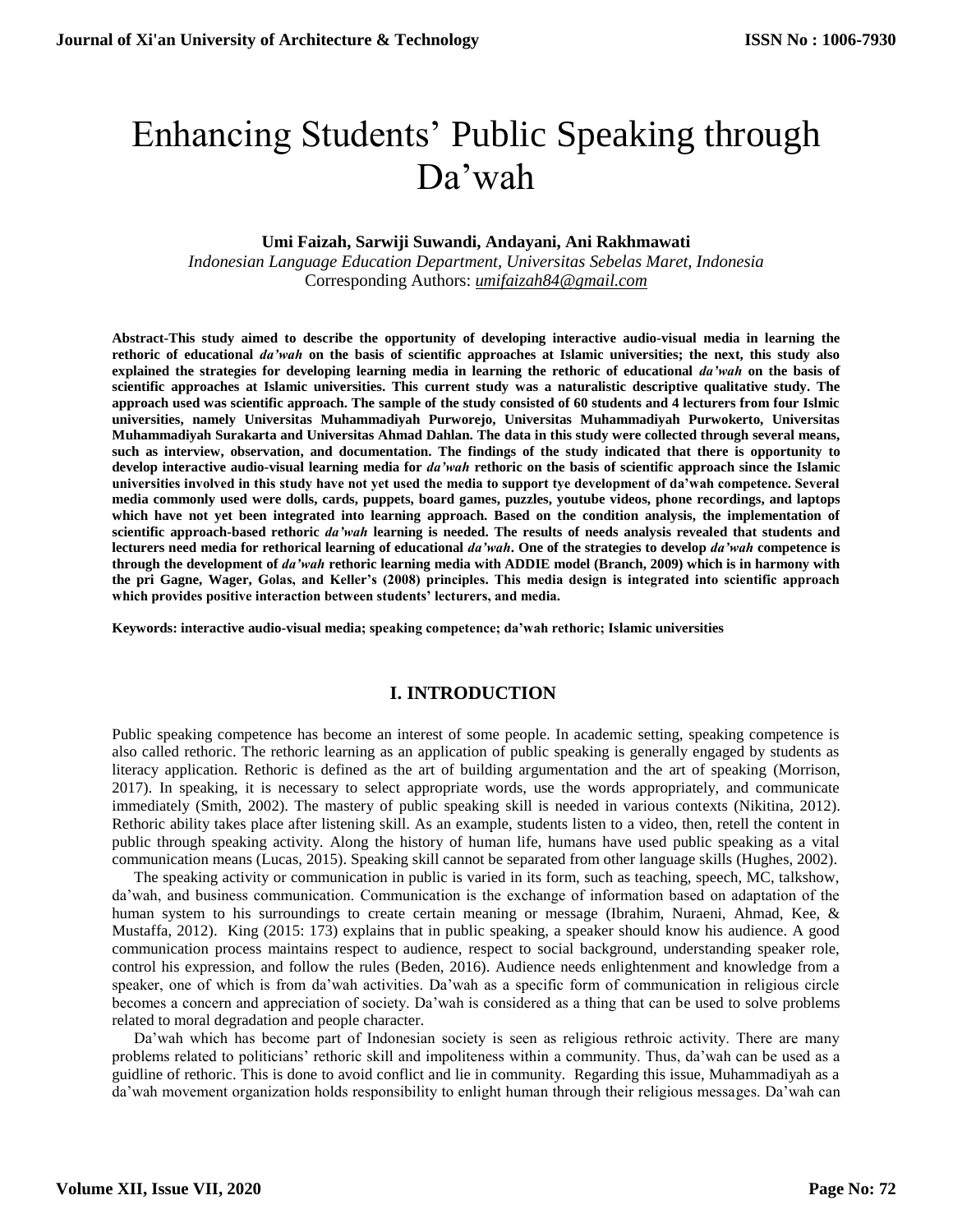also be addressed with the addition of Arabic. The use of Arabic as a da'wah strategy can help the process of message delivery (Aladdin, 2012).

The attention of the Muhammadiyah is focused on charitable mission in the field of education (Sholeh, 2010). Da'wah rethoric is a religious communication process or sometimes called as tabligh , is a sending of religious messages through various methods, media, and materials with the intention of enlightening people, so that they can receive and understand the intended messages, both in the form of direct feedback (rejected or accepted) or direct action (Muhtadi, 2012: 112). In their da'wah, Muhammadiyah is ordered to 1) say right (Q.S. Al Ahzab: 70), 2) get used to saying good words (Q.S. Fussilat:33) and 3) speak gently (Q.S. Thaha:33-34).

Da'wah in educational setting henceforth called educational da'wah rethoric. Rethoric has become one of the subjects in Indonesian language and literature education study program at some Islamic universities, including in setting 1, setting 2, setting 3, and setting 4. Da'wah rethoric becomes the focus of this study. The purpose of this study is to describe the learning of da'wah rethoric to enhance students speaking skill at some Islamic universities. Observations involving students and lectures were carried out the four universities. The results of the observation inform that the lecturers at the four universities have not yet utilized rethorical learning media which are integrated into learning approaches. Da'wah by using media is much more effective and interesting (Muhtadi, 2012).

Da'wah is a unity of the ability to structure, choose a method, choose a strategy, and select media and implement appropriate da'wah style that is very influential in achieving the purposes of the da'wah (Saddhono, 2012). Da'wah rethoric as the art of public speaking with the essence of of religious talks can be applied in the field of education. The learning media for educational da'wah rethoric is needed as a means to improve students' speaking skill. An interactive and communicative learning media needs to be developed in order to systematically improve students' speaking skill. During interaction among students, cooperation is needed since communication skill is an approach that provides interaction and communication focuses (Omar, 2017). Muhammadiyah students as Muhammadiyah cadres need learning media to support their activities both in educational setting and society.

Based on the observation results supported by interview with lecturers and students of Indonesian language and literature education study program of some Islamic universities in Central Java and Specific Region of Yogyakarta it is found that the scientific approach –based learning media of educational da'wah rethoric have not yet been created, let alone utilized. Scientific approach-based learning has not carried out yet. In relation to this, research on the use of media for teaching rethoric in educational da'wah to improve students' speaking ability is important. In addition, the fact reveals the limited number of audio-visual based media. There are several media to enhance students' speaking skill, but the media to enhance students' da'wah competence has not yet existed.

Several research have already discussed public speaking issue, some of the researchers are (Lunenburg, 2010); (Boonkit, 2010); (Bahrani & Soltani, 2012); (Don et al., 2012); Fasset (2004); dan Frobish (2000). A learning process supported by the use of media will create a more interesting learning. Meanwhile, research on the relation between speaking skill and technology , learning media, and scientific approach are presented by Fuller (2003); (You, 2008); Ru Chu Shih (2010) and Boyle (2018).

The use of media in learning process has been conducted by (2015) where she uses interactive CD to improve students' speaking skill, Magdalena (2011) utilizes Al-Quran in improving students' speaking competence, and Hamsa (2008) applies audio media to increase students writing skill. On the other hand, Setiyabudi (2005), Alfiah (2008) and Purbaya (2010) claim that the use of media in teaching and learning process ca n lead to a more effective learning process. The difference of the previous studies in this current study lies on the integration of learning media and approach applied in this current research.

The social scientific theory is a statement about nature, work process and mass communication effect which are based on systematic and objective observations on media and their relevances (Morrison, 2013: 482). The key point of developing learning media through scientific approach lies within observation activities accommodated in interactive audio-visual media. The observation activities are conducted by students prior to speaking performance. A review of media-related rethoric has been conducted by Leah (2017) who discusses the communication process by using computer, in this case the use of internet in educational field which develops fastly in this recent era. Kramadibrata (2015) also examines the effectiveness of the use of animated video which is associated with speaking skill. A rethoric containing jokes which emphasizes on linguistics humor and and rethoric in persuasion can also be used in a publich speaking or speech (Rocmawati, 2017).

Interactive audio-visual media are made with the aim of chanelling messages in order to be optimally understood by students. The research design of the implementation of educational da'wah rethoric learning is implemented at Islamic universities in Central Java and the Specific Region of Yogyakarta. Those settings can be used as a place to conduct needs and condition analysis. At the initial stage of observation, it was found that interactive audio-visual learning media were needed to support rethoric teaching. Interactive learning media is a teching delivery system that presents video recording materials to audiences with computer control, where they do not only watch and listen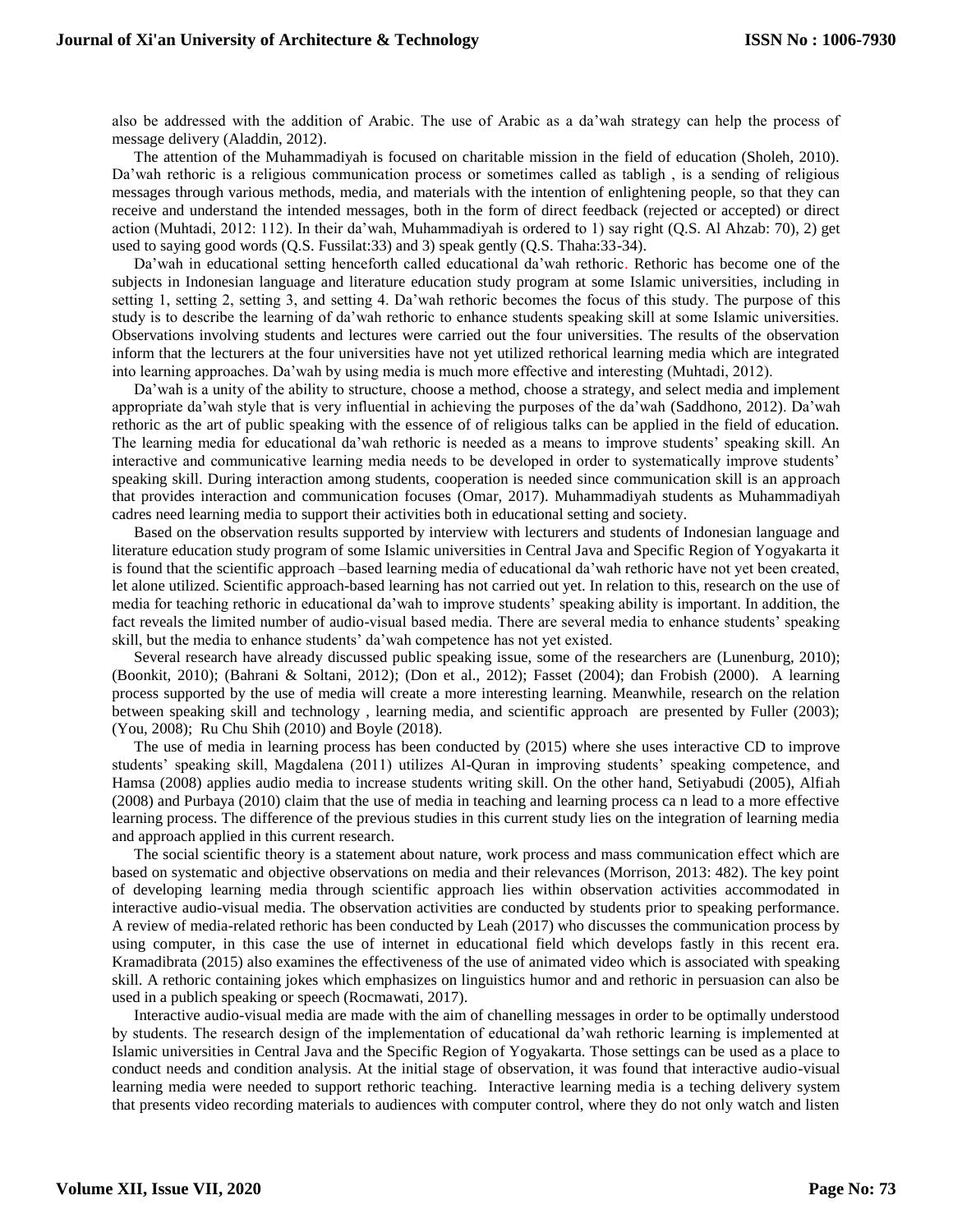but also provide active response and the response determines the speed and sequence of the presentation (Umar dan Rini, 2012). The rethoric learning was designed in several phases. At the first phase, students watched a short movie on social inequality from religious perspective, and then da'wah competence was built by retelling the contents of the movie through da'wah studies of the topics taken from the short movie, called da'wah rethoric.

A learning approach supports a more meaningful learning, such as scientific approach which is very close to students. Learning through scientific approach involves several activities, observing (identifying things you want to know), asking question, formulating hypothesis, collecting data, drawing conclusion, and communication results that consist of knowledge, skill, and attitude. Those steps can be followed by another phase, which is creating (Abdullah, 2015).

Scientific approach supports active and creative learning experience. Students actively build their knowledge (Wieman, 2007; Wieman & Gilbert 2015a; Wieman & Gilbert, 2015b). The scientific method is considered as inductive approach since it provides theory and hypothesis that can be tested (Stinner, 2003). Bandura (1977) observation is a cognitive process which involves a number of attributes of thought and regulation of behavior. An approach that is preced by observation process is modeling. Learning through modeling involves adding or reducing behavior being observed and making generalization over observations.

Furthermore, Bandura (1977) mentions 4 processes that affect observational learning, namely 1) Attention, a stage where someone selectively observes the events, 2) Retention, a stage where someone recalls behavior presented by model, 3) Production, at this stage someone who has already done observation and recalled the behavior presented by model, tries, imitates, and practices the model behavior. Scientific approaches included in the production process are asking, experimenting, monitoring, and and evaluating, 4) Motivation. The most effective learning through observation occurs when observers are motivated to imitate the behavior presented by model.

The scientific approach was born by adapting scientific learning. In this sense, scientific approach has marking characteristics as learning process it can be matched with scientific discovery process (Andayani, 2015: 375). Through scientific approach-based learning media it is expected that it can bridge the competence of da'wah as a part of speaking skill.

The development of da'wah rethoric learning media based on scientific approach is something urgent to conduct. The product developed is learning media that stimulate students' speaking activity using da'wah in Indonesian Language and Literature Education Study Program of Islamic Universities in Central Java and Specific Region of Yogyakarta.

## **II. METHOD**

Research method used in this study is naturalistic descriptive qualitative study. Explanative strategy is used in this study, where the researchers explored information in broad, comprehensive, and in-depth regarding the learning media used by lecturers in teaching da'wah speaking course. The foundation of this study was the intention to enhance students' da'wah competence in speaking course which was the development of instructional material. Surveys were carried out at four universities those are Universitas Muhammadiyah Purworejo (setting 1), Universitas Muhammadiyah Purwokerto (setting 2), Universitas Muhammadiyah Surakarta (setting 3) and Universitas Ahmad Dahlan (setting 4) in the academic year of 2017/2018-2018/2019. The type of data in this research was qualitative data and the populations were students and lecturers at four Islamic universities. Sample consisted of 60 students taken from the population. Research data were involved in setting 1, setting 2, setting 3 and setting 4.

The data collection techniques used were observation, interview, and questionnaire. The data obtained through those means were presented in description and table or graphic. To check the trustworthiness of the data, triangulation was employed. Based on the analysis of Milles (1984:27-239) the data were analysed descriptivequalitatively, it involved data collection, data reduction, data presentation, and drawing conclusion. The analysis was continued by drawing conclusion based on the learning media, which was the focus of exploration. The data were analysed by describing information obtained from observation, interview, and questionnaire. In developing media, ADDIE model was employed. This model is generally used in developing learning media of interactive da'wah rethoric (Branch, 2009). ADDIE is also in harmony with Gagne, Wager, Golas, and Keller's (2008) principles.

The output of this study is empirical information about the needs of lecturers and students to develop learning media of da'wah rethoric through scientific approach at Indonesian language and literature education study program. the instrument used consisted of 5 aspects of questions, including: 1. The implementation of learning; 2. The experience of using media in learning process; 3. The learning tools that support learning media; 4. The readiness to develop scientific approach- based learning tool; 5. The motivation to use scientific approach-based learning material of educational da'wah rethoric.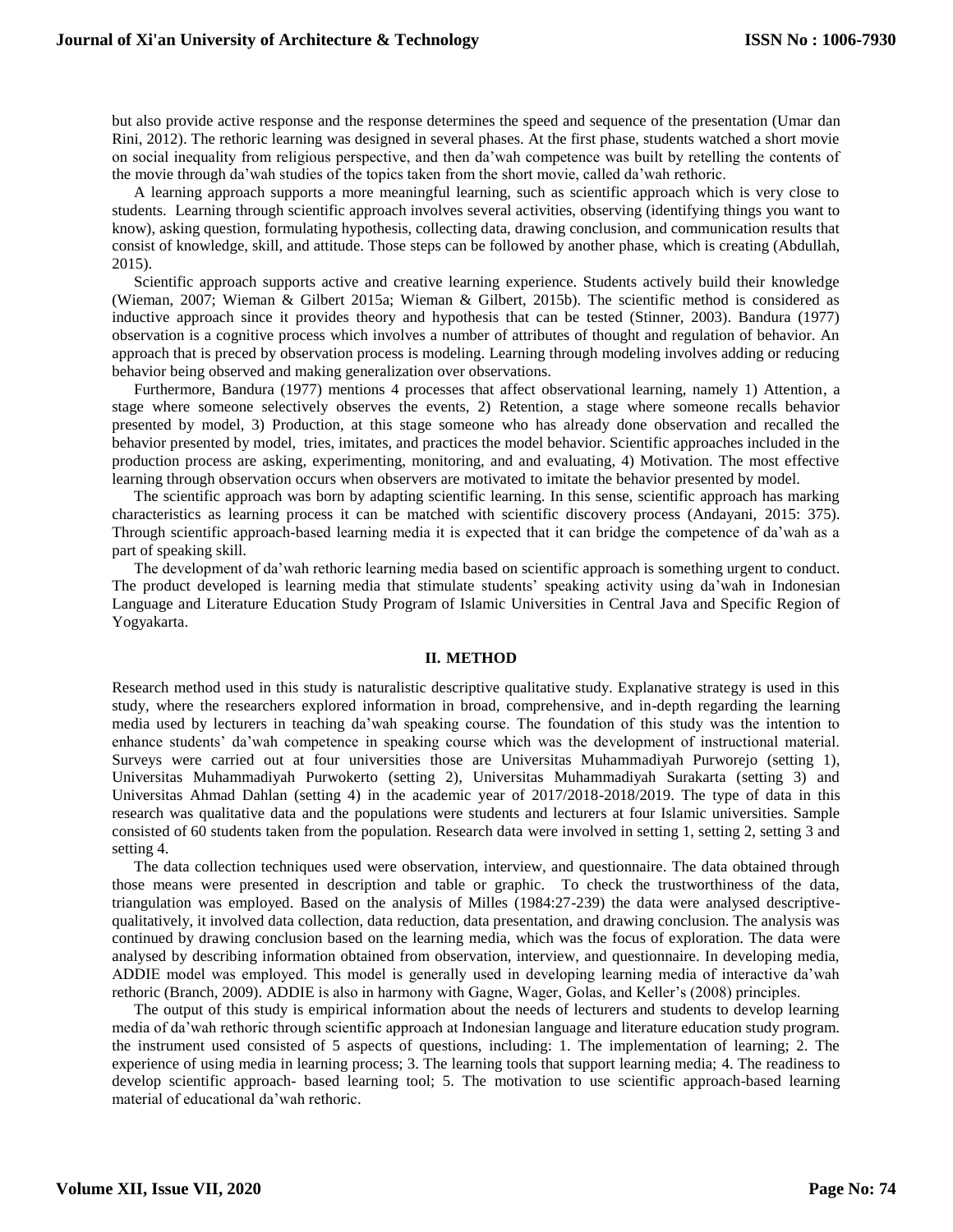The strategy applied in order to enhance students da'wah competence was the practice of da''wah. In this case, da'wah was carried out by picking up a topic from the video available on interactive audio-visual media of the rethoric of da'wah. And then, the students communicated the topic in the form of da'wah.

#### **III. DISCUSSION**

In the following sections, the findings of this research are presented. The sections cover: 1) The opportunity of learning media for educational *da'wah* rethoric based on scientific approach involves condition analysis, students' character identification, basic competence of speaking course analysis, and 2) The strategy of *da'wah* rethoric learning media are the work procedures of ADDIE model consisting of analyze, design, develop, implementation development evaluation (Branch, 2009).

## **OPPORTUNITY**

Surveys and observations at several Muhammadiyah universities in Central Java and Yogyakarta found the information and data about the needs for interactive audio-visual learning media based on scientific approaches. This is in accordance with Suryani's and Achmad's opinion (2018) that interactive audio visual media are more effective in receiving the lesson because they can facilitate students' language styles both in audio and visual style. The pilot survey of the conditions and needs of learning media was carried out on lecturers of Speaking or Rhetoric. The subject of the initial survey related to the conditions and needs of learning media were lecturer of speaking/rhetoric course which consisted of Setting 1 with one lecturer, Setting 2 with one lecturer, Setting 3 with one lecturer and Setting 4 with one lecturer.

Stage planning is a preliminary research as the initial planning stage of learning media for educational *da'wah* rhetoric based on scientific approach developed by collecting supporting resources through survey the conditions and needs for rhetorica learning media. The initial survey of the conditions and needs of learning media was carried out on lecturers of Speaking or Rhetoric. The subject of the initial survey related to the conditions and needs of learning media were lecturer of speaking/rhetoric course which consisted of Setting 1 with one lecturer, Setting 2 with one lecturer, Setting 3 with one lecturer and Setting 4 with one lecturer. Based on interviews and observations of the learning media used by the lecturers, they said that they need media to teach the rhetoric of *da'wah* to improve speaking competence.

The stage of educational *da'wah* rhetoric condition analysis was to improve speaking competencies that has core lecture of speaking courses. Learning activity in Setting 1 was Speaking II course having 2 credits and included in semester II. Setting 2 was Speaking Rhetoric course that had 2 credits and included in semester II. Then, Setting 3 was Speaking Skill course having 3 credits which was in semester I. Setting 4 was Rhetoric with the amount of 2 credits in semester II.

The needs of *da'wah* rhetoric learning media based on scientific approach could be seen in questionnaires distributed to lecturers and students which were reinforced by interviews. It was also found that the use of learning media that had not been integrated with technology and learning approach was an interesting topic for them. In general, the results of the needs analysis with the total of "agree" of 97% and "disagree" of 3% can be seen in figure 1.



FIGURE 1. The needs of media for students and lecturers

The existing media that are still used are rainbow chirping, earth telling, magic bags, puzzels, youtube recordings, dolls, puppets, cellphone recordings and laptops that have not been integrated with learning approach. The distribution of media usage can be seen in table 1.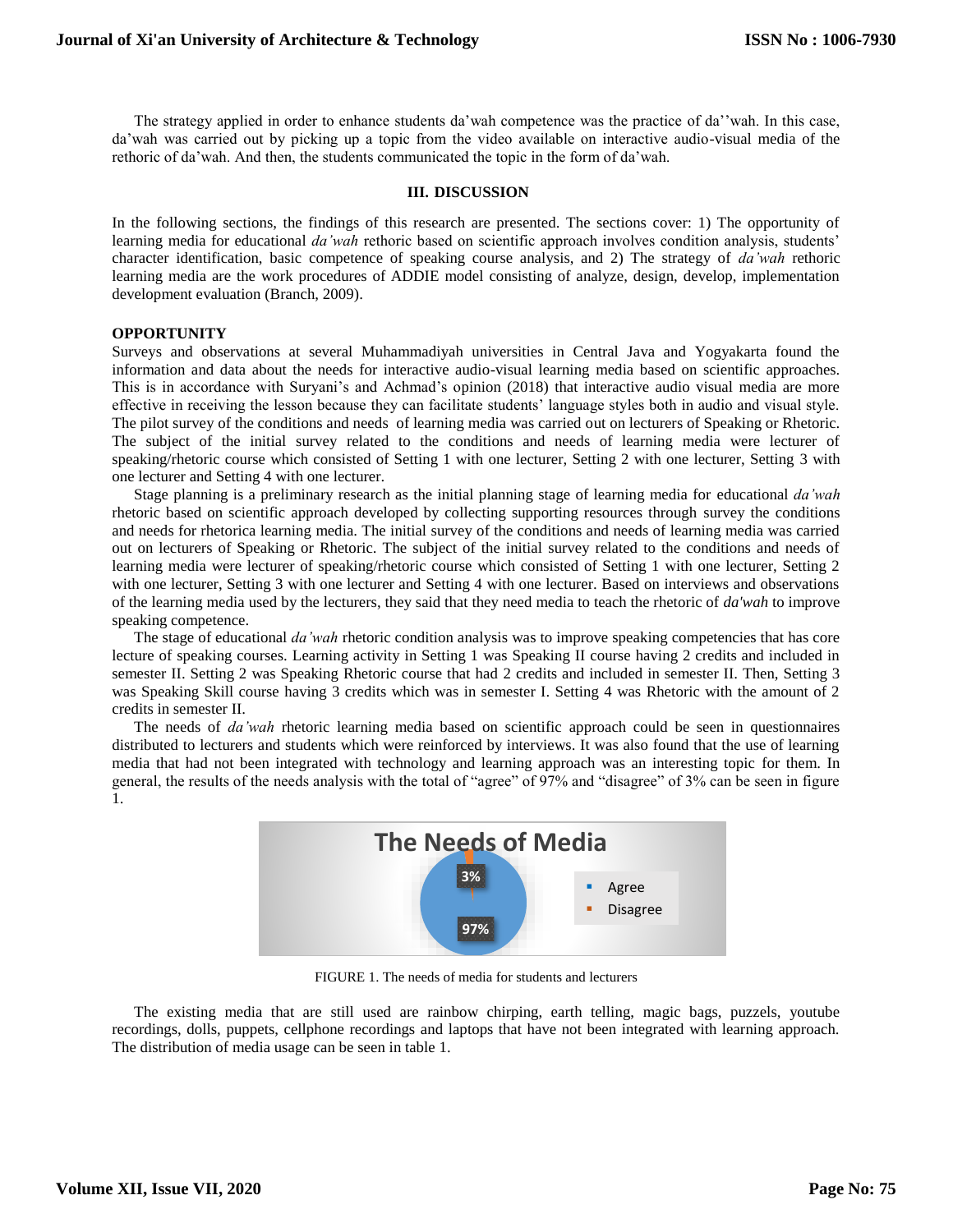| No. | <b>Setting</b> | Media                                        |  |  |
|-----|----------------|----------------------------------------------|--|--|
|     |                | rainbow chirping, earth telling, magic bags, |  |  |
|     |                | puzzels                                      |  |  |
|     |                | YouTube                                      |  |  |
|     |                | cellphone dan laptop                         |  |  |
|     |                | puppets, YouTube and dolls                   |  |  |

|  |  | TABLE 1. Types of learning Media found in research site |
|--|--|---------------------------------------------------------|
|  |  |                                                         |

The total of lecturers becoming the informants as the subject of the initial survey related to the conditions and needs of educational *da'wah* rhetoric learning media based on scientific approach were four people. The results of survey found that the needs analysis for developing the educational media consisted of five aspects of learning, they were (A) experience in using media in learning activity, (B) learning tools that support learning media, (C) readiness to compile learning devices based on scientific approach, (D) motivation in using educational *da'wah* rhetoric learning media based on scientific approach (E). In detail, the results of the survey are outlined in figure 3.



FIGURE 2. Graph of lecturers' needs for developing Educational *Da'wah* Rhetoric Learning Media Based on Scientific Approach

The implementation of learning (A) has been running according to the plan stated in each Semester Learning Plan. The experience in utilizing media in learning (B) is concluded to be very good because it has used media in learning. Learning devices that support Learning Media (C) are adequate and adaptive to the needs. Readiness to develop a learning tool for educational *da'wah* rethoric based on a scientific approach (D) means that development is still required because these basic competencies have not been developed. Motivation using a tool *Da'wah* Rhetoric Learning Media Based on Scientific Approach (E) is high considering that the media is not yet available.

Based on the interviews and observations, it can be said that there are opportunities for the needs of interactive audio visual learning media in rhetoric learning based on scientific approach in several Islamic universities.

## **DEVELOPMENT STRATEGY**

The ADDIE development model is used to develop interactive media for *da'wah* rhetoric learning which is a development paradigm (Branch, 2009). ADDIE is in accordance with the principles of Gagne, Wager, Golas, and Keller (2008). This model constructs performance-based learning, student-centered learning, innovative learning, authentic learning and inspirational learning (Branch, 2009). An acronym which is a series of work procedure of the ADDIE model can be known as Analyze, Design, Develop, and Evaluate. Analysis means the stage to identify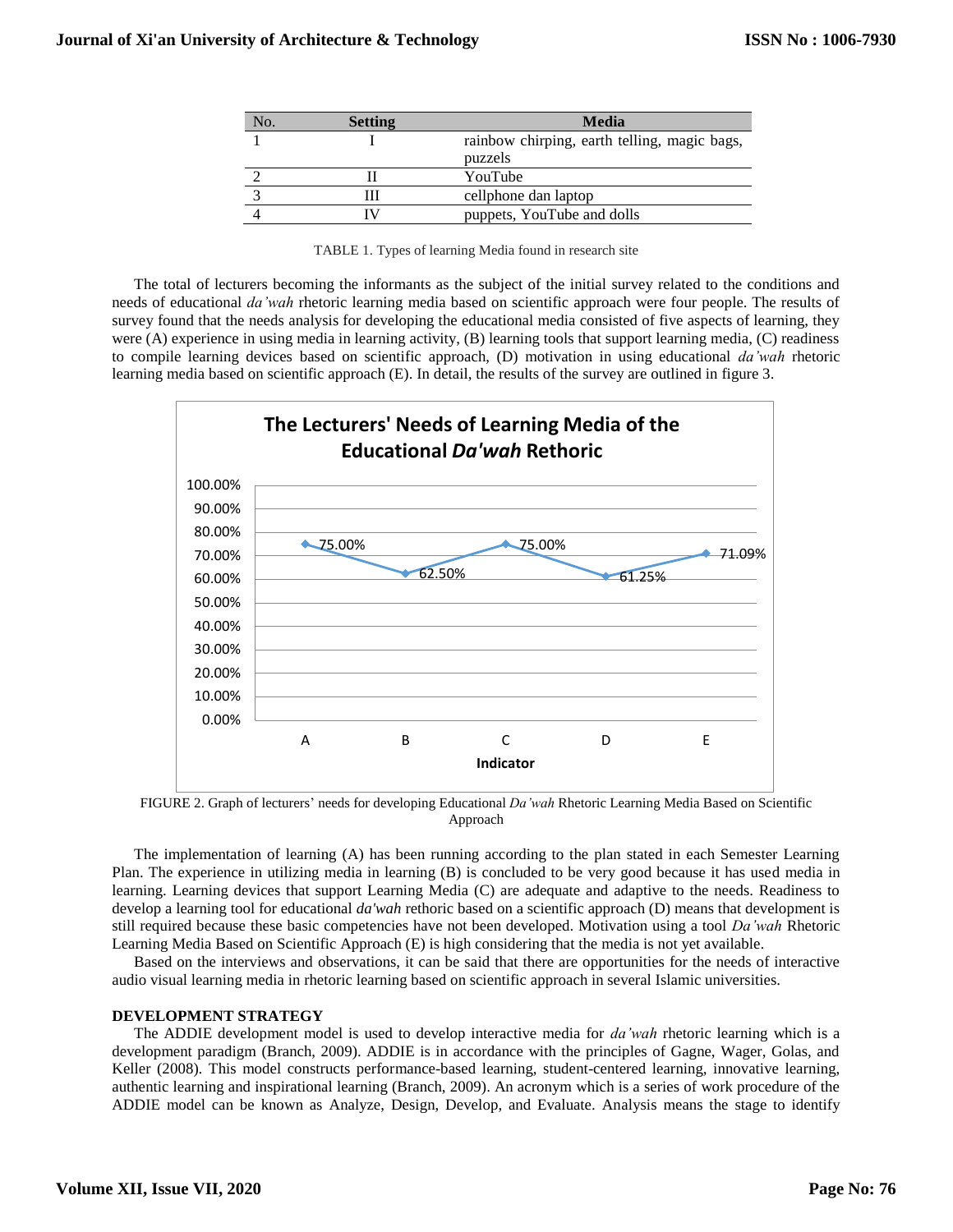causes of problem gaps, design is the stage to verify the material needed to be mastered through media and appropriate testing methods, develop referres to create and validate media, implement means to prepare learning environment and student involvement, and evaluate is to assess the quality of processes and learning products before and after implementation (Syriac, 2018).

### **ANALYSIS**

To develop a product of educational *da'wah* rhetoric media based on scientific approach, needs analysis is necessary based on supporting resources, especially the character of university students as the users in following learning. From the results of *brain storming* through interviews and observations towards students and lecturers as outlined in the data recording card, it was found that the needs for interesting speaking leraning media was very high. The lecturer of Speaking course emphasized that learning with conventional media and even without media could cause the students less attracted and creative in learning activity. Furthermore, it would be a useful device for the lecturers if a media for teaching *da'wah* rhetoric based on a scientific approach could be developed.

For the sake of product development of educational *da'wah*a rethoric learning based on scientific approach so that it determined Learning Outcomes and Basic Competencies indicators in accordance with the syllabus of Speaking course in Islamic universities. The learning outcome is "students are able to speak in public (public speaking) with the proper and correct Indonesian language followed by good non-linguistic aspects", while the basic competence is students are able to preach with good rhetoric by using proper and correct Indonesian language followed by good non-linguistic aspects.

This course aims to provide competence for students to be able to communicate in public (public speaking). In addition, this course also aims to provide some competencies such as understanding rhetoric and communication science, communication processes and systems, rhetorical history, modern and classical rhetoric, rhetoric and language style, *da'wah* rhetoric and applications, monologics of preach, sermons and cults. This is in line with the learning outcome of the rhetoric course in which students are able to explain and master various monological speaking skills. the basic competency is students are able to preach with good rhetoric in accordance with the stimulus of short films on learning media that are integrated with the stages of scientific approach. *Da'wah* rhetoric performanced by university students must be based on the arguments of the Qur'an and Hadith.

Syllabus and Semester Learning Plan are prepared based on curriculum. The preparation of Semester Learning Plan is done with the right strategy in accordance with the characteristics of the learner. After Semester Learning Plan and Syllabus have been arranged, then brainstorming is implemented towards speaking lecturers as the users of the product of educational *da'wah* rhetoric media based on scientific approache before applied it to the learning process in real condition. Semester Learning Plan is prepared based on learning scenario to speak using scientific approach.

The activity of product implementation of educational *da'wah* rhetoric media based on scientific approache begins with the introduction of the rhetoric of educational *da'wah*, social character learning, individual character and evaluation. the introduction of the rhetoric of educational *da'wah* is carried out by the stages of presentation on the educational *da'wah* rethoric, the introduction of scientific approache and learning with religious topics. For learning with media, it is done by using the media directly which is equipped with scientific approach steps such as observing, asking, exploring, dissociating and communicating. The learning social character stage is carried out with class discussion activities, feedback and collaboration. Furthermore, social character arises with exploration and social reflection. For the evaluation stage, it can be done through test and pretest. Lecturer activities in learning include presenting, explaining, describing, facilitating, enriching material, and giving reinforcement. Student activities begin with observing, asking questions, exploring, associating and communicating. At the stage of communicating, the students must have *da'wah* rethoric activity in front of their classmates.

## **PRODUCT DESIGN OF EDUCATIONAL RHETORIC** *DA'WAH* **LEARNING MEDIA BASED ON A SCIENTIFIC APPROACH**

The design of educational *da'wah* rhetoric learning media based on scientific approach is carried out in a series with development activities including: content, task analysis, and design concept. The material contents of media are sourced from Semester Learning Plan. The material presented in the form of a media based on scientific approach is supported by the Pinnacle and Macro Flass programs. The flow of media development is built on two basic types of users, they are lecturers and students. Each user has a different authority. The lecturer has the role to provide proper material in the form of text, video, and audio with the additional features that can help the learning process take place well. Lecturers can also provide homework and final tests.

The product of educational *da'wah* rhetoric learning media based on scientific approach consists of an opening page that contains the appearance of the name of the media which is coupled with the learning steps. The next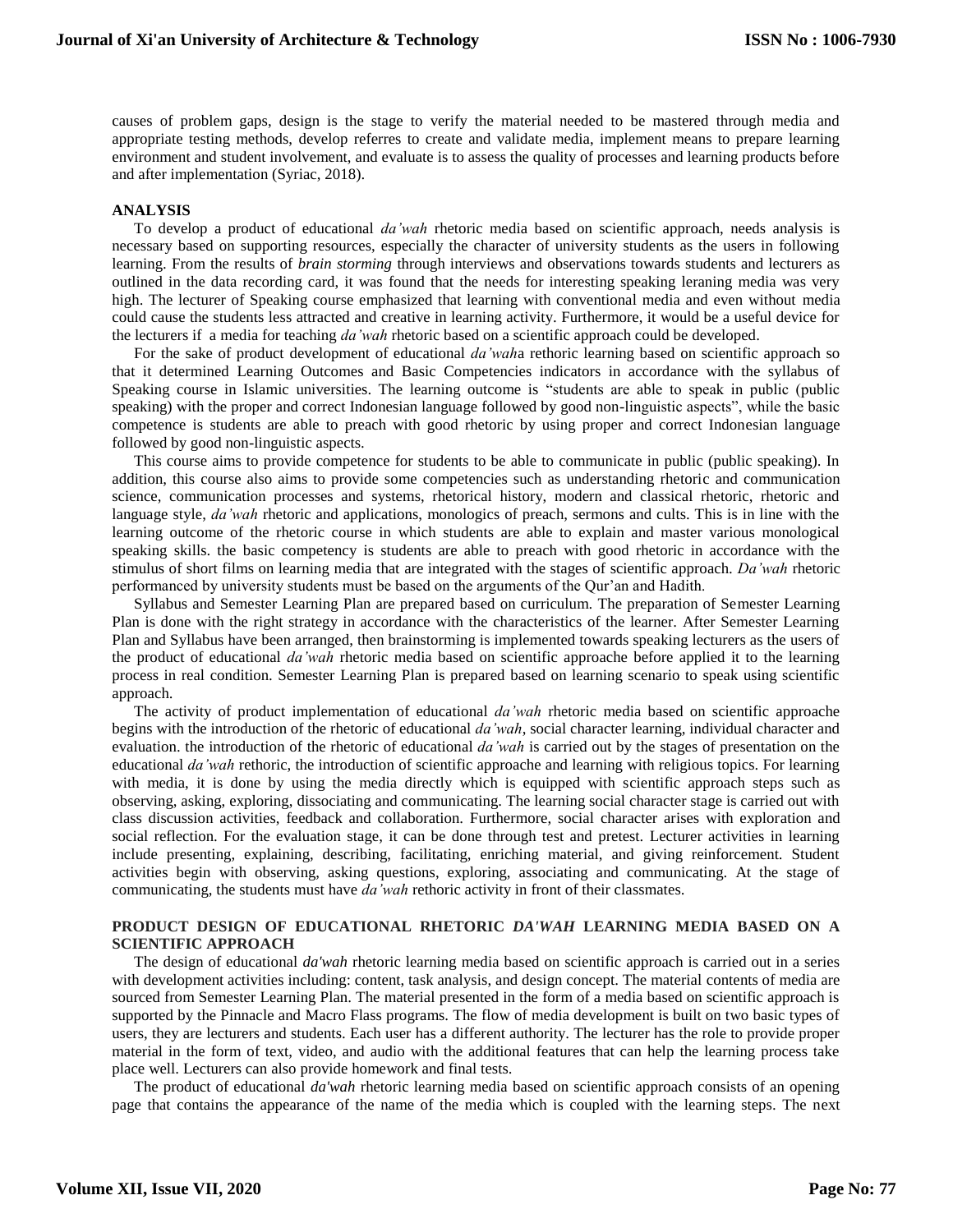appearance is a short film to stimulate students' speaking competence in having *da'wah*. Furthermore, there is a menu of educational *da'wah* rhetoric examples performanced by the model. The language used in instruction is Indonesian language that is is clear and easy to understand.

Media must be relevant to current technological developments. This needs to be addressed with technological and information literacy. For example, learning activity must be in harmony with technology (Sanjaya, 2012). The criteria for media selection include paying attention to the creative process, imagination in accordance with the script and learning media containing scientific truth. The reality in text-based learning does not support the scientific truth so that the scientific approach in educational *da'wah* rhetoric learning is felt as the right solution as an effort to improve the competence of public speaking. The chosen media adjusts the learning outcomes "students are able to speak in public by paying attention to linguistic and non-linguistic aspects". The basic competence in speaking is focused on *da'wah* rhetoric that targets the education world among students of Islamic universities. Student-centered learning is a learning goal. Media can be presented as a medium or props so that students gain learning experience and facilitate interaction with the media. The existing media facilitates the students to repeat the material at home without getting help from the lecturer in which the learning media can be in the form of online and offline.

Students as the target of media development need to learn based on experience gained directly from the media. Students have been treated to concrete media as part of their experience. Students are directly connected to the media without any intermediaries. Based on this direct experience, there is a tendency for students to get concrete results so that it will have implications on high accuracy. Experience through live images and films as a stimulant for speaking activities is very useful. By observing the film students can learn on their own then they identify the topics of *da'wah* material draft which will eventually be communicated in front of friends and assessed by the lecturer. This is the advantage of the media.

The interactive audio-visual learning media in the *da'wah* rhetoric learning cannot be meaningful entirely if without a sustainable, periodic and one time observation process. This applies because media content contains something gradual that cannot be separated step by step. This causes the limitation of this media. This media were made for about three semesters or eighteen months. The preparation details of this media making start from the preparation of the prototype, revision and preparation of the product. Costs needed in filmmaking process include the process of shooting and burning recorded film material, revisions of prototype and rearrangements of media.

The availability of the facilities to present the material through a media is significantly helpful. The facilities include laptop and active speaker. In general, the media must allow interaction between the media and students. After students observe the media, there will be direct performance from students. This concrete activity is the bridge to media effectiveness and student activity.

#### **DEVELOPMENT**

The development of this media has several stages: 1) Building Content. At this stage, the contents are created in the form of *da'wah* rhetoric learning media based on scientific approach presented in an interactive audio-visual manner. This media has been adapted to the Semester Learning Plan of Speaking course which is aimed at achieving the basic competence of *da'wah*. 2) Selecting/developing a supporting media. 3) Developed supporting media include visual, auditory and kinesthetic content. In addition, the media are also integrated with a learning approach that accommodates observing, listening and *da'wah* activities. 4) Developing guidelines for students. The guidelines presented to students are scientific learning steps contained in the video so that students can operate by themselves without any helps. 5) Developing guidelines for lecturers. It referres to lecturer guidance in the form of learning steps for the learning process. 6) Validating. Experts validation are from media, linguists and education experts. 7) Conducting formative revisions. It means revising instructional products and processes that have been carried out with small groups, broader groups and broad groups trials.

## **IMPLEMENTATION**

Implementation phase contains:

- 1) Preparing Lecturers: Lecturers has previously been given guidance and directives related to the implementation of *da'wah* rhetoric learning media based on scientific approaches that has been developed.
- 2) Preparing Students: Preparing students before implementation includes tools needed during learning with the developed media such as in the form of laptop.
- 3) Implementation Strategy: The strategy used in learning refers to the scientific based learning approach starting from the first stage in which students *observe* short films about social problems. Then, the second stage is the process of *asking* the short film topic expressed explicitly by students. The third stage is *exploring* material obtained by students that might be used for *da'wah* rhetoric material through the Qur'an, hadith, books and the internet. The fourth stage is *associating*. It is done by connecting the material with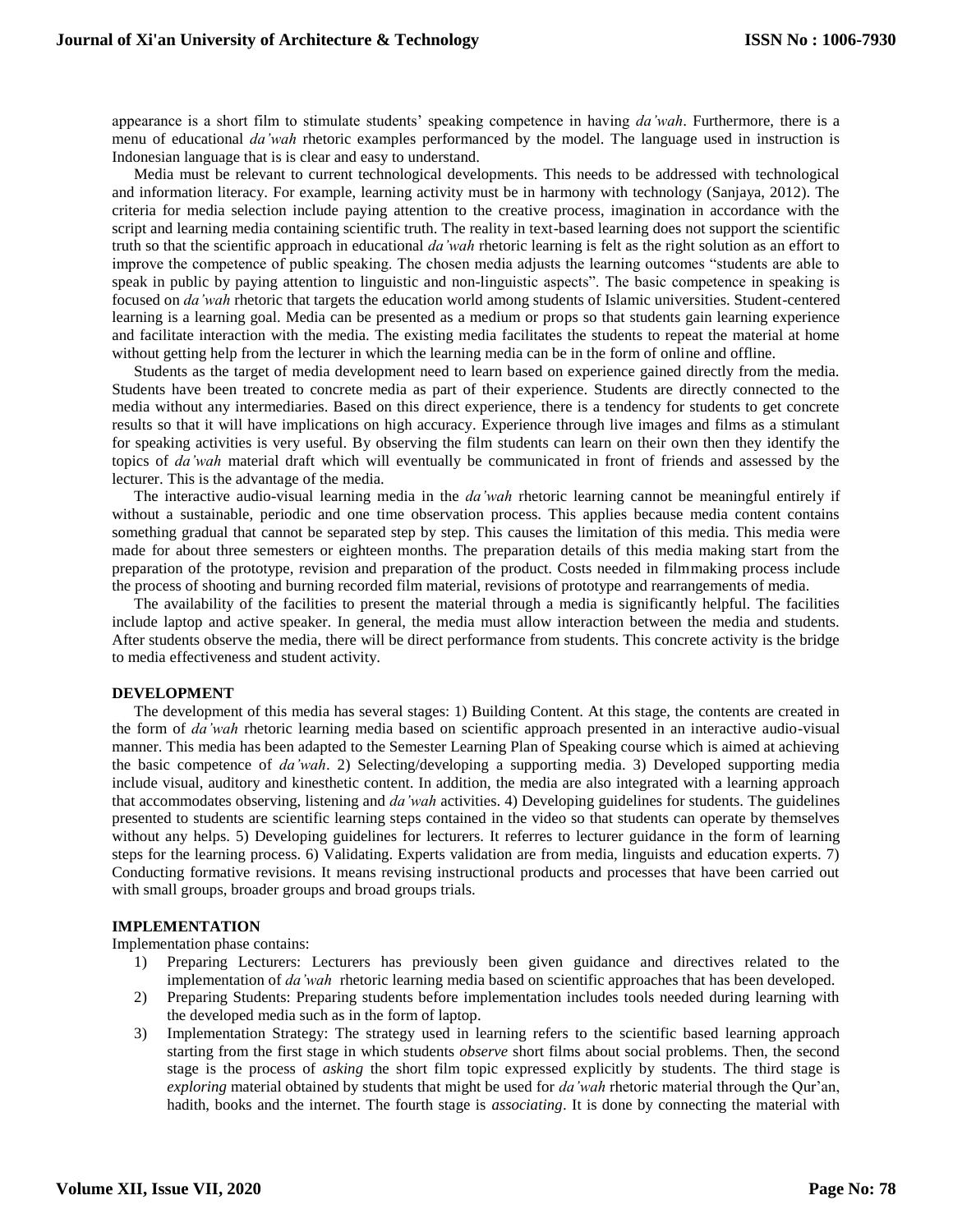one references to be used as final material that is ready to be delivered in the class. The fifth stage is *communicating* the final material in front of friends and lecturers in the form of *da'wah* with a maximum duration of seven minutes. This is the characteristic of this media, namely speaking/rhetoric learning which is integrated with the learning approach. This shows the positive interaction between students and the media.

In particular, the resulting media products will be in the form of interactive audio-visual media with interesting short films both visually and audio, and supported by university course that supports the basic competencies to be learned. This media pays attention to effectiveness and efficiency considering the design that has been adjusted to the needs. Students prefer to use audio-visual media because it is more concrete and fun as the result of music and sharp images. The media used can be used to provide concrete and easily understood knowledge.

The principle of the use of this media is to lead students understand material not only verbally, but also involve the physical and psychological aspects. The principle of this learning media is to facilitate students to learn because after being presented in class activity, students can repeat it at home both online and offline. This media is used to support speaking skill of *da'wah*. Learning material has been relevance with the learning based on distinctiveness and complexity. In accordance with observations and interviews, students' interests and needs require a learning media to improve the speaking competence of *da'wah*. Audio-visual media can be considered more interesting and in accordance with the students conditions in audio-visual manner. Learning media of *da'wah* rhetoric based on scientific approach is structured with an easy program to be operated by all lecturers at the research site.

The strategies and methods that have been implemented are important because initially students have not been able to speak *da'wah* so that with the stimulation of learning media based on scientific approach, students can speak fluently. With the stimulation of learning media of *da'wah* rhetoric, students who are initially passive or less proficient in public speaking become active and fluent in speaking *da'wah*.

#### **EVALUATION**

The evaluation phase in this study consisted of: 1) Determining the evaluation criteria in the form of perceptions named perceptions about speaking *da'wah* that can be stimulated by learning media. Furthermore, the learning of *da'wah* rethoric material based on scientific approach and performance in the form students' appearance to speak in public with the competence to speak *da'wah*. 2) Selecting evaluation tools: assessment of speaking performance both linguistic and non-linguistic assessment. 3) Evaluating: carried out sustainably, starting from the initial assessment of pre-test and the final assessment of post-test.

#### **IV. CONCLUSION**

The conclusions of this study are (1) there is an opportunity to develop an interactive audio-visual learning media for *da'wah* rhetoric based on scientific approach because some Islamic universities has not created such media to support the competence of speaking *da'wah*. The media that are still used include dolls, cards, puppets, board games, puzzles, youtube recordings, cellphone recordings that have not been integrated with a learning approach. Based on the analysis of these conditions, the learning media of *da'wah* rhetoric based on scientific approach needs to be applied. (2) The proper strategy to implement *da'wah* learning is to develop a *da'wah* rethoric media that is integrated with learning approach having positive interactions between students and media. This research is contrary from Greenfield's (2009) research which states informal learning environments that can develop new cognitive skills such as television, video games and the internet can be adapted by formal education by taking positive things in it.

#### **ACKNOWLEDGEMENTS**

We would like to thank the LPDP (*Lembaga Pengelola Dana Pendidikan*) for providing this research funding support.

#### **REFERENCES**

Aladdin, A. (2012). Analisis Penggunaan Strategi Komunikasi Dalam Komunikasi Lisan Bahasa Arab An Analysis Of The Usage Of Communication Strategies In Arabic Oral Communication, *12*(May), 645–666.

Bahrani, T., & Soltani, R. (2012). How to Teach Speaking Skill ?, *3*(2), 25–30.

Bandura, A. 1977. *Sosial Learning Theory*. Englewood Cliff, NJ: Prentice Hall.

Beden, S. (2016). Pemetaan Struktur Peristiwa Bahasa : Komunikasi Bebas Konflik Mapping Structure of Speech Event :